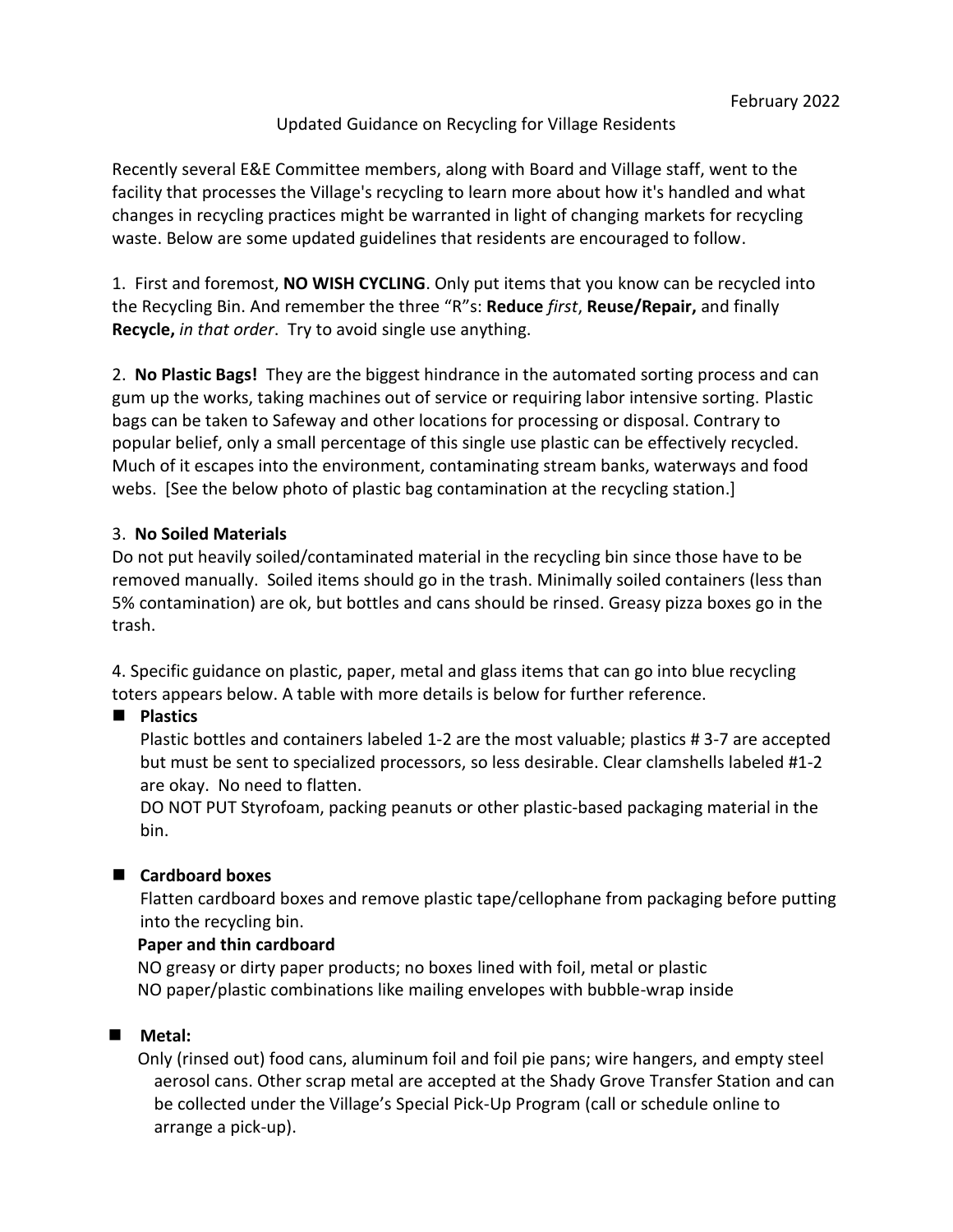#### ■ Glass:

Not of much value but unbroken jars and bottles accepted and passed along to specialty processors. Remove tops and dispose of separately in trash.

Dispose of all other types of items appropriately. Small scrap metal, soiled paper, plastic or other non-recyclable items can go directly in the trash. Containers with hazardous waste are eligible for a Hazardous Waste Pick-Up (third Wednesday of each month) by the Village (call or schedule online to arrange a pick-up). Electronics, batteries or small appliances can be taken to the Transfer Station in Montgomery County for recycling or safe disposal.

The website Earth 911 offers information on recycling and environmental news and tips for disposing of materials not accepted by our recycling contractor: [https://search.earth911.com/?utm\\_source=earth911header](https://search.earth911.com/?utm_source=earth911header)



Plastic bag and other contamination at the Olive Street Processing Station